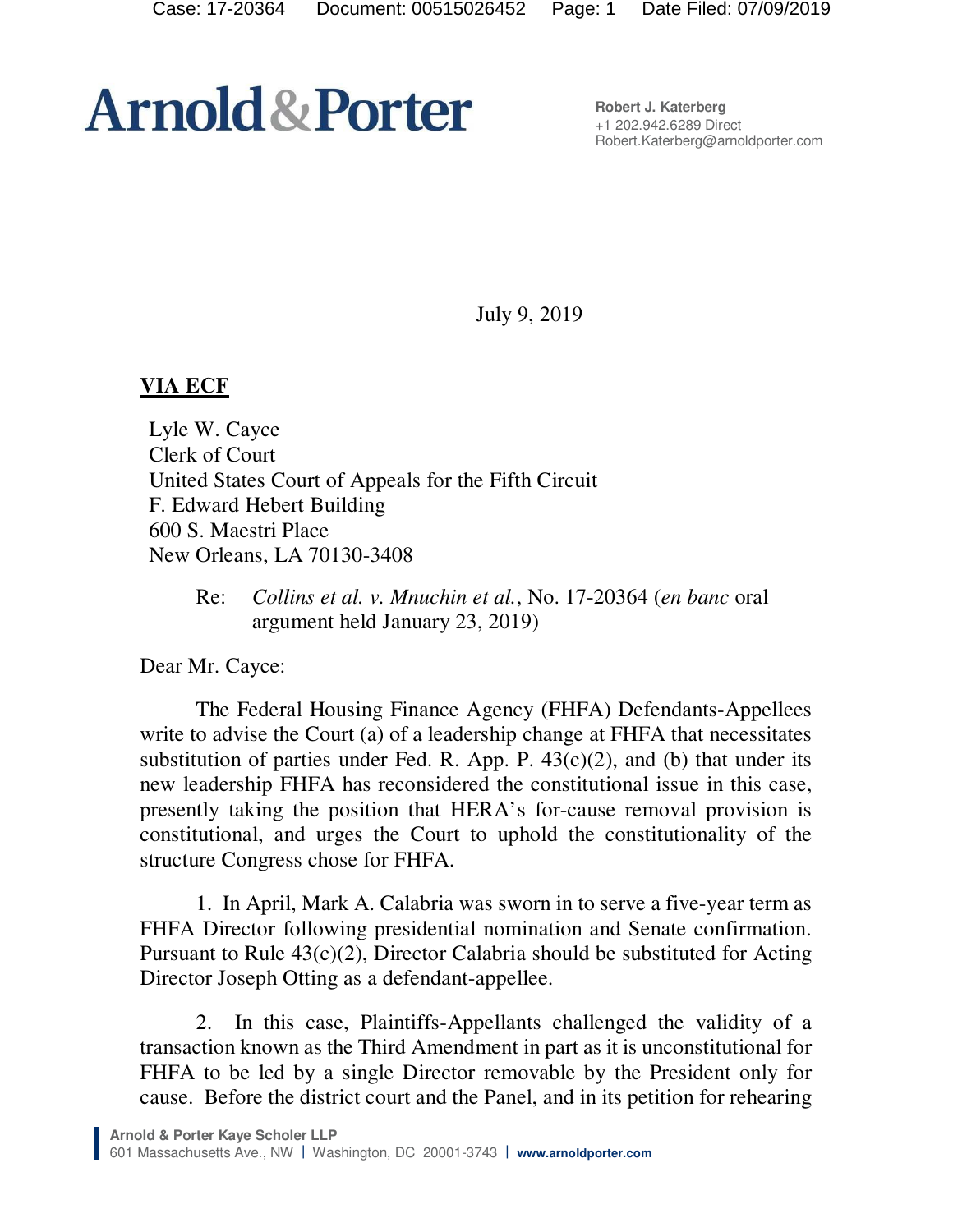## **Arnold&Porter**

July 9, 2019 Page 2

*en banc*, FHFA defended the constitutionality of this provision. Shortly after this Court granted rehearing *en banc*, the term of the prior Senate-confirmed Director expired. Under interim leadership between January and April 2019, including during *en banc* briefing and oral argument, FHFA elected not to defend the constitutionality of its structure. At all relevant times FHFA argued and continues to argue the issue does not affect the Third Amendment's validity.

Under its new Director, FHFA has considered this issue. FHFA now advises the Court FHFA takes the position going forward that HERA's structure is constitutional. FHFA respectfully requests that the Court consider the arguments on that issue presented at pages 46-56 of FHFA's Panel brief, and pages 10-15 of FHFA's *en banc* petition, as presenting FHFA's operative position. FHFA withdraws the statements relating to this issue at page 3 of FHFA's supplemental *en banc* brief and to similar effect at *en banc* argument. FHFA respectfully requests that, to the extent the Court finds it necessary to reach the constitutional issue, the Court uphold FHFA's structure and otherwise affirm the judgment below as to the Third Amendment.

Respectfully Submitted,

/s/ Robert J. Katerberg Robert J. Katerberg

*Counsel for Defendants-Appellees Federal Housing Finance Agency and Director Mark A. Calabria*